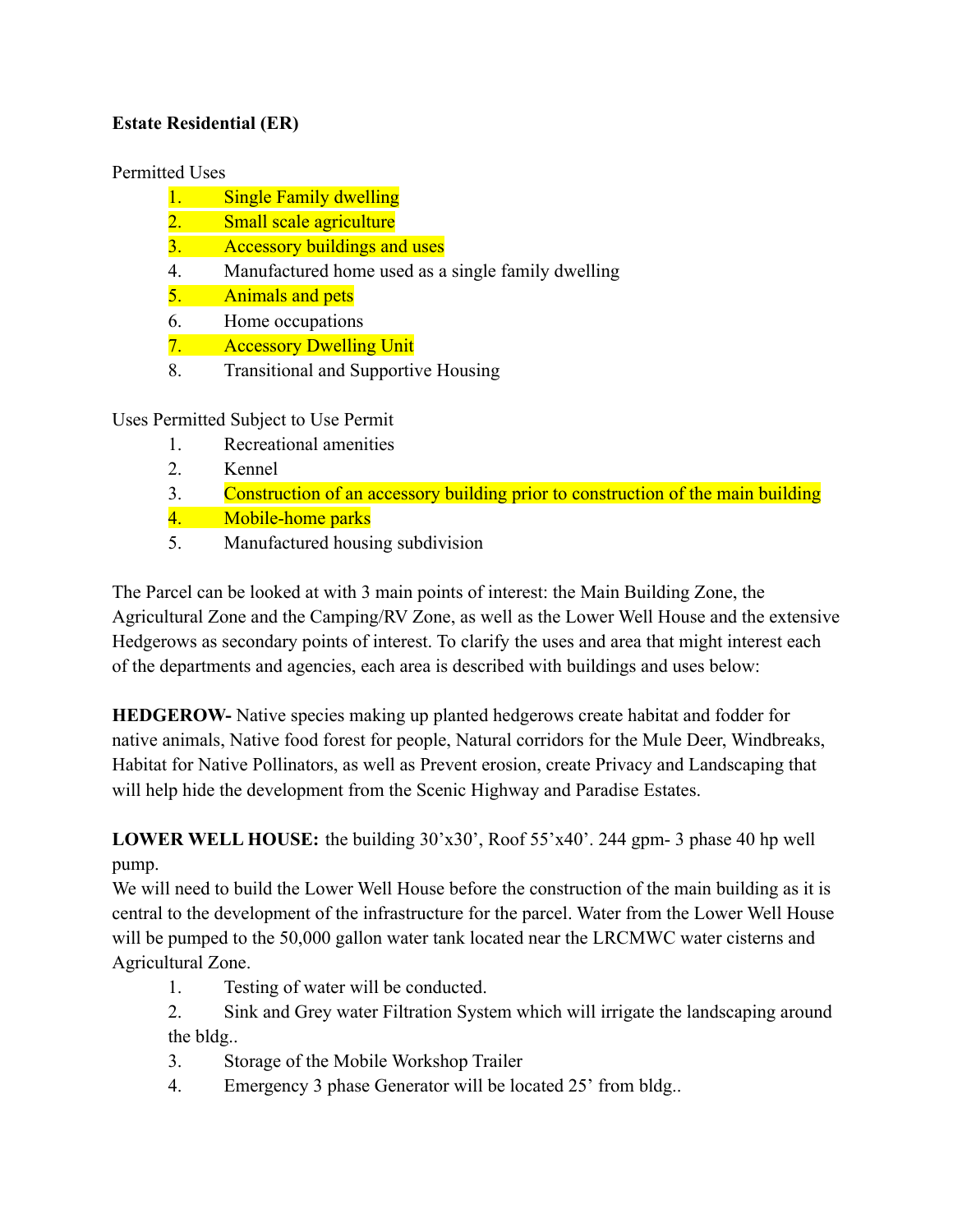5. Garbage collection area will be located near the Lower Well House

6. Water will be pumped from Lower Well to 50,000 gallon tank- where it will be dispersed to the Agricultural Zone and Main Building Zone

### M**AIN BUILDING ZONE:** Approximately 200'x400'.

- **1. 2x 5,000 gallon water tanks**
- **2. 2x Fire Hydrants**
- **3. Hammerhead**
- **4. Motor Court 60'x60'**
- **5. Detached Garage with wood shop and hand washing area 60'x80', and space to remodel vintage trailers- will have a home business license**
- **6. Pressure Pump Tank Area 15'x30'**
- **7. Garden Shed Area 15'x30'**
- **8. Food Storage 30'x30' (dry and cold storage)**
- **9. Greenhouse 30'x60'- home garden**
- **10. Chicken Compost Garden 20'x60'**
- **11. Grey water filter system, septic tank and leach field**
- **12. Garbage area**
- **13. Native Garden**
- **14. Emergency Generator**
- **15. Main Building (undecided at this time- will have 5-6 bedrooms and be**

**constructed at a later date)**

**16. Outdoor living area 30'x60', will include an outdoor kitchen, bar and lounge areas- will host Farm to Table Seasonal Dinners monthly**

- **17. Natural Swimming Pond (actual size undecided)**
- **18. Carport 25'x40'**
- **19. Shed 10'x20', Outdoor Sauna and Shower 15'x10'**
- **20. Primary use dwelling (1 bedroom) 50'x70' with covered deck 20'x40' and uncovered deck**
- **21. Native Pollinator Gardens**

#### **AGRICULTURAL ZONE:**

The temporary use of an RV for agricultural-related purposes, where a parcel is 20 acres or larger, shall be exempt from the Director Review, this may or may not apply to the RV's in the Camping Zone.

Separate Septic Tank and Leach Field will be built for this zone.

Community food producer- a producer of agricultural products on land that is not zoned for agricultural use but is otherwise in compliance with applicable land use and zoning restrictions,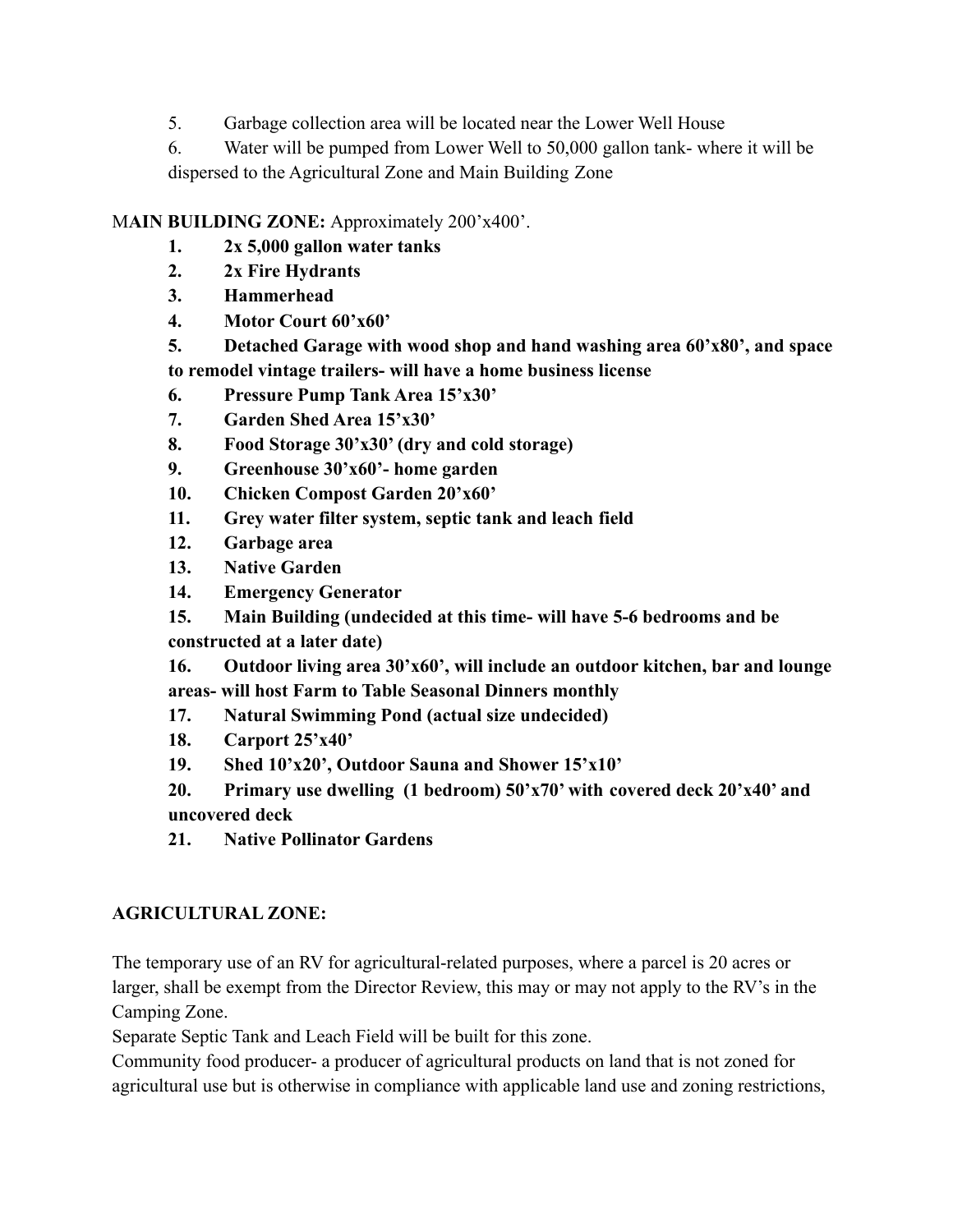including, but not limited to, restricting governing personal gardens, community gardens, school gardens, and culinary gardens (California Retail Code Section 113752).

Certified Agricultural Products- agricultural products, which are certified under the jurisdiction of the county agricultural commissioner and include fresh fruits, nuts, vegetables, herbs, shell eggs, honey flowers, nursery stock, and farmed mushrooms. All products must and will be listed on the Certified Producer Certificate (CPC).

Federal, State and local governments regulate the operation of all food-processing facilities, including small-scale processing. Before the business is started, all the agencies that regulate licensing and facility inspection will be contacted. All zoning laws and building codes will be followed. In addition to State level regulations, FDA and USDA's FSA will be followed.

The agricultural area of parcel will be small scale and within the permitted 10% of the parcel. It will include the following buildings and uses:

- **1. Commercial Kitchen**
- **2. Commercial Mushroom Cultivation**
- **3. Farm stand**
- **4. Farm retail store**
- **5. Produce Processing building**
- **6. Aquaponic Greenhouse with Rainbow Trout fish tank**
- **7. Aquaponic Greenhouse with Raised Pond**
- **8. Raising of Mangilitsa pigs, Rabbits, Fowl, Goats, Llamas, Alpacas -for meat, eggs, etc**
- **9. Other accessory buildings needed for the agricultural zone**
- **10. Duck Weed Pond to receive run-off from animals**
- **11. Public Parking Spaces**
- **12. 50,000 Water Tank with Pump House**
- **13. Hammer head for emergency vehicle turnaround**
- **14. Oversized parking**
- **15. Orchard of fruit Trees to receive run off from Animals, Greenhouse**

**Aquaponics and plant beds**

- **16. Native Pollinator Gardens**
- **17. Honey Bee Hives**

## -**Commercial Kitchen**: Area is 40'x50'.

It will be used to render Lard from the Mangilitsa pigs, Jams & Jellies, Herbal teas, Goat Cheese, Dehydration of mushrooms, fruits and vegetables, Baked goods, Fruit pies, Fruit juice, Granola, Olive oil, Fermented traditional foods, Soaps, Sorghum Syrup, Honey, and Canning

- 1. Obtain certificates and licenses to handle food
- 2. Obtain a valid business license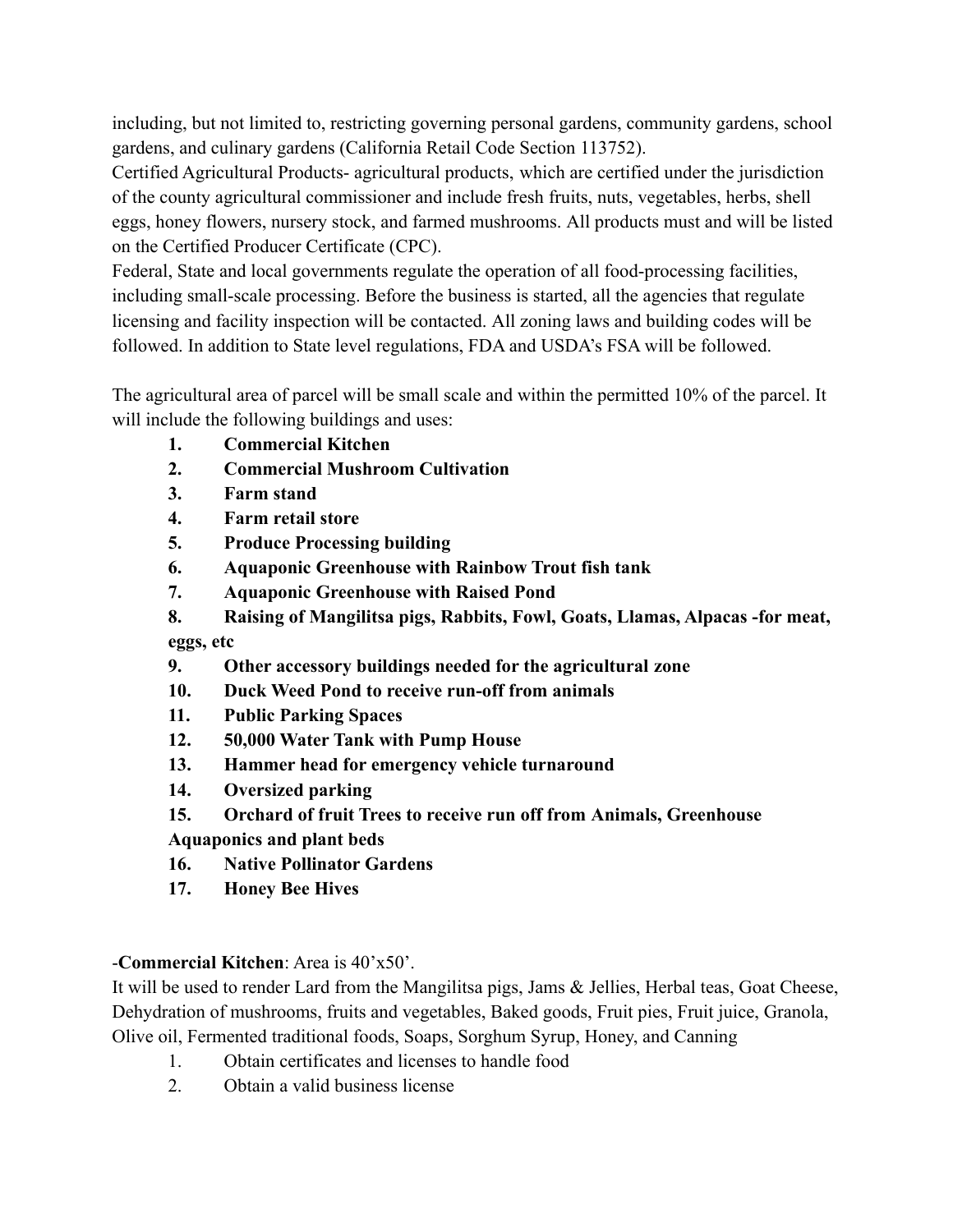- 3. Undergo safety inspections and follow all codes and regulations
- 4. Conform appliances and plumbing system to code
- 5. Obtain a Processed Food Registration
- 6. Obtain a Cannery License
- 7. Food Facility Operating Permit
- 8. Cottage Food Registration or Permit, may or may not be needed
- 9. Package labeling requirements for all packaged foods sold
- 10. Training in Better Process Control School or Acidified School

-**Commercial Mushroom Cultivation**: Area is 60'x50' which includes bay, laboratory, preparation area, grow rooms. Will grow multiple species of mushrooms that will have different shelf lives, handling ability and utility in the kitchen. They will have different market acceptability and demand. Mushrooms include but are not limited to Blue Oyster, King Oyster, Lion's mane, and Shitake.

- 1. Obtain special license if needed
- 2. Follow local county and city regulations
- 3. Waste disposal of substrate will be composted into planting beds and orchard,

recycling agricultural and forest waste

Many low grade agricultural waste products can be used for mushroom cultivation, including the stalks of agricultural produce (sorghum and corn), corn cobs, industry waste from slaughterhouses and mills, meat processing plants, sewage from livestock feedlots. Not only do mushrooms provide food, but mushroom waste can be recycled into fertilizer and additives that improve tree plantation soil conditions.

## -**Farm Stand Sales**: Area is 20'x25'

- 1. Temporary or seasonal sales and promotion of agricultural products that are grown or raised on the site
- 2. Maximum size unlimited
- 3. Only processed or unprocessed products grown on site
- 4. Unprocessed produce, eggs and honey, cottage foods, low-risk (shelf stable), prepackaged processed products

5. Up to 10% of floor area not to exceed 50sq ft for incidental sales of pre-packaged food and drinks

# -**Farm Retail Sales Small Scale**: Area is 25'x20'

1. Maximum size of 500 sq ft

2. Hours of operation for year round retail sales: 10am-6pm, 7 days per week, year round

3. Only processed or unprocessed products grown on site or other lands owned or leased by the farmer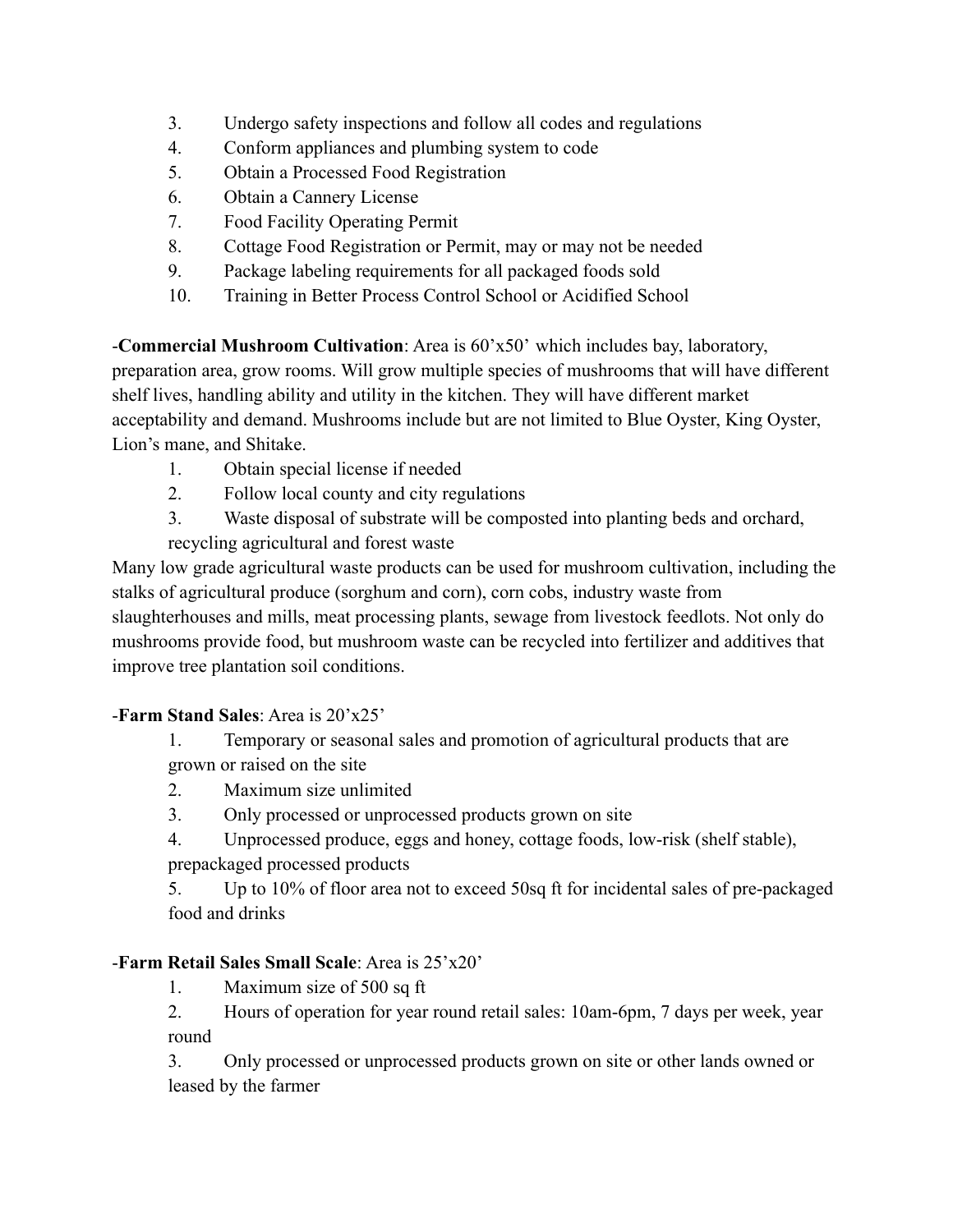4. Up to 10% of floor area not to exceed 50sq ft for incidental sales of pre-packaged food and drinks

5. Minimum 2 acres parcel size

6. Sale of processed meat or dairy product is allowed, retail food facility permit from DHS required. Must obtain food Handler Card within 30 days of obtaining Retail Food Facility permit

7. Educational tours, community supported agriculture and farm trails are allowed promotional activities

8. Accessibility standards are required

9. Restrooms & Hand wash facilities as required by Building Code and DHS, Bathroom area located in same building behind store

-**Produce Processing Area**: 40'x50', it will consist of a food washing area, a sorting table, and cold storage

1. Water quality testing includes microbial testing and well maintenance to protect water quality

2. Wash water will be of the highest standard and wash methods will be with appropriate method and temperature

3. Cooling operations- maintain temperatures that promote optimal produce quality, and keep area clean and sanitary

4. Control of potential hazards

-**Aquaponic Greenhouse with Rainbow Trout Fish Tanks/Raised Pond**: Building is 40'x100', fish tanks approximately 20'x100', Primarily used for growing micro greens. Tomatoes, Cucumbers, Peppers and other vegetables will be grown as well but with a much smaller emphasis. Aquaponics is a form of agriculture that has been around for centuries. With population growth, the lack of farming land and high demand for organic food it makes sense to invest into the system.

- 1. Register with local state department of fishing
- 2. Sell product through CSA, local stores and chefs

**-Raising of Mangilitsa pigs, Rabbits, Fowl, Goats, Llamas, Alpacas -for meat, eggs, etc.:** Approximate area is 200'x250', will include barn, ponds with bio-cells, pens and pastures.

1. Barn- 60'x100' which will house Alpacas, Llamas, Goats, Turkeys, Guinea Fowl, Ducks, Chickens, Quails, and Rabbits

2. Egg Handlers Registration (Registration is not required to sell eggs from other species), following California Shell Egg Food Safety Regulation Guidance and complete Certificate Application for Producer/Packer for Farmer Market sales.

3. May sell eggs at Farm Stand or Farm Store on site.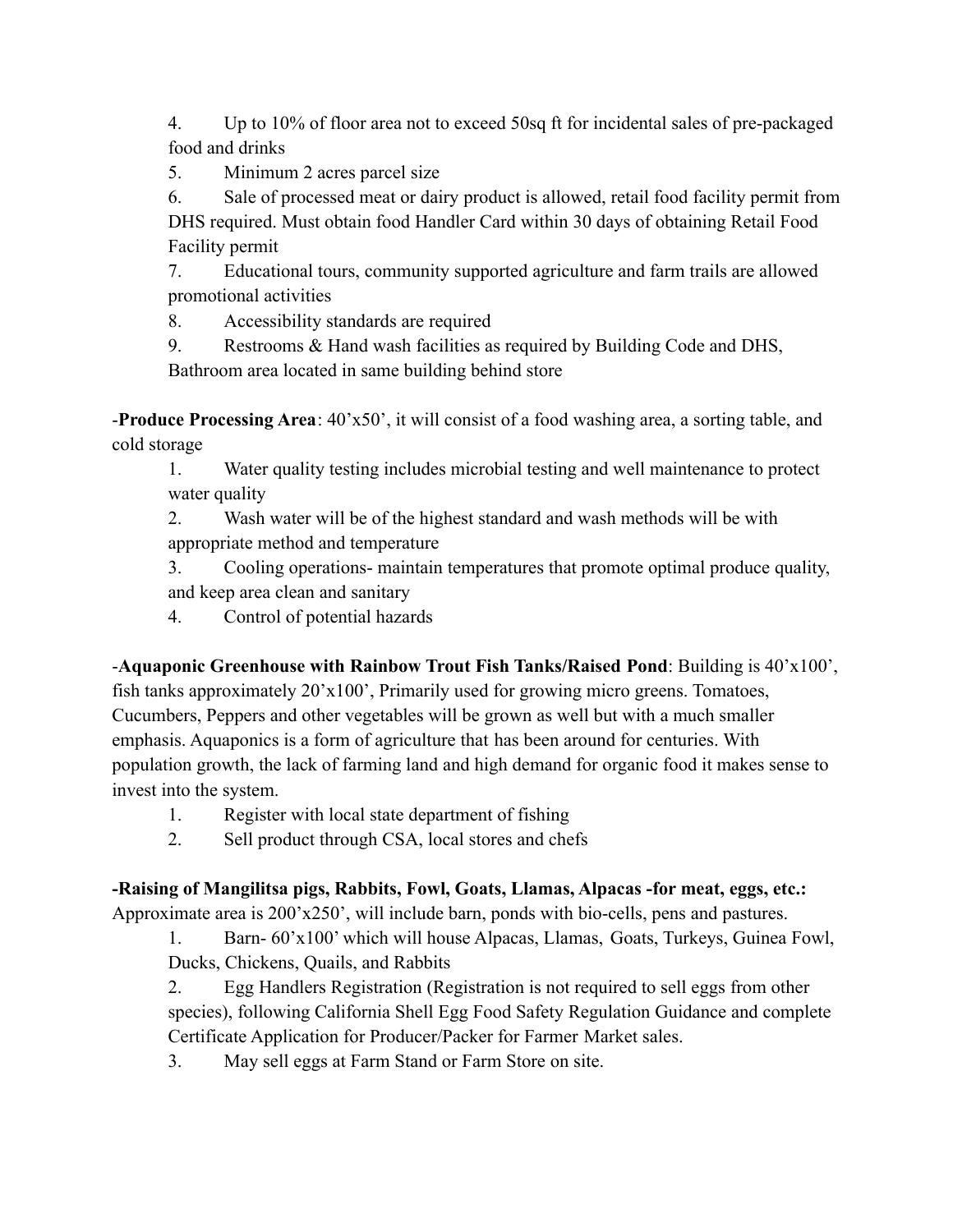4. Community Food Producers are limited to selling 15 dz per month per CA Health and Safety Code  $114376(a)(5)$ 

5. All egg handlers must maintain business records for egg transactions for 3 years.

6. Processing requirements for pigs- must be harvested at a USDA facility and cut  $\&$ wrapped at a USDA facility in order to be sold. The other option is to sell the livestock to CDFA licensed meat processor who will harvest the meat.

7. Processing requirements for chickens, ducks, turkeys, geese, other domesticated birds, small game birds and rabbits- on farm poultry meat processing with USDA exemption. Operation must keep records of sales to prove they have not violated exemption, can only process under one exemption type- **USDA Exempt, CDFA Exempt Facilities**. Poultry and rabbits must be sold direct to consumer only. Poultry and Rabbits must be raised and slaughtered on site. If no employee is used, the meat can be sold on or off the farm (i.e. farmers market)- Cal Food and Agriculture Code 24713. If employees are used, meat can only be sold on the farm- Cal Food and Agriculture Code section 24714. Up to 1,000 poultry processed per year and CDFA exempt need not register with CDFA MPES. No limit to the number of rabbits processed under the CDFA exemption.

8. Meat storage and Transportation. Meat will be sold direct to consumer, USDA registration is not required. There will be a storage cold room/walk-in freezer to keep all unsold meat at proper temperature- below 41 degrees.

9. Raising Goats for milk- Milk will be used for personal consumption, making of cheese, making of soap and to feed the pigs. Goat cheese will also be sold in Food Retail Store. Milk Handler License and Milk Product Plant License-both from CDFA. Permit from the county to make cheese in Commercial Kitchen. All other permits and Licenses were covered in setting up the Commercial Kitchen

10. Special Note about the Mangalitsa Pig: a Hungarian domestic pig. The flavor of the meat is unsurpassed. The hairy pigs are a herding type animal. They will be raised to have the best flavor, highest quality marbled meat, and cleanest leaf lard, free-range, with a descent life. They will be raised for 15 months to achieve the perfect fat/meat ratio. The Pen/Pasture System for the pigs is based rotational grazing to give them lots of exercise, digging for fodder, and stimulation. These are slow growing, pasture raised pigs who are active foragers.

"*As a rural county with low population densities and only 6% of the land base in private ownership, Mono County has a unique agricultural story to tell. Agriculture is the County's second economic industry and is key not only to the stability of our communities, but also our rural character and quality of life…magnificent viewscapes and inherent wilderness of the land, which has been preserved by open spaces, open ranges, and family-owned agriculture handed down through generations…natural resource management concerns such as water conservation, wetlands protection, riparian habitat conservation, and sensitive species issues clearly indicates the need for comprehensive land use, agriculture, and range management across Mono County."*